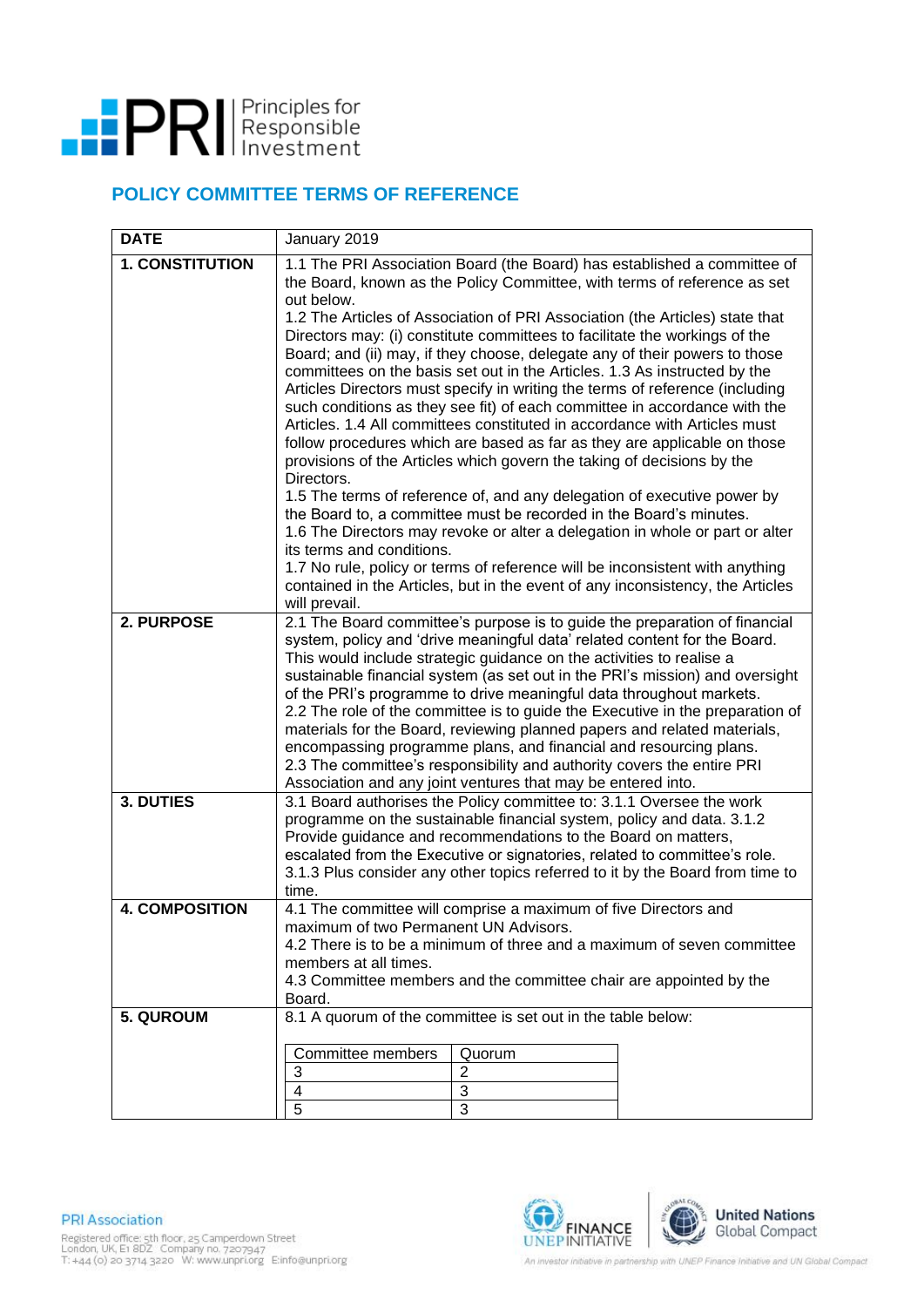|                      | 6<br>$\overline{7}$                                                                                                                                  | 4<br>4                                                                                                                                        |                                                                                                                                                      |  |  |  |
|----------------------|------------------------------------------------------------------------------------------------------------------------------------------------------|-----------------------------------------------------------------------------------------------------------------------------------------------|------------------------------------------------------------------------------------------------------------------------------------------------------|--|--|--|
| <b>6. MEETING</b>    | 6.1 In the absence of the committee chair, the remaining members present                                                                             |                                                                                                                                               |                                                                                                                                                      |  |  |  |
| <b>PROCEDURES</b>    | can elect one of themselves to chair the meeting.                                                                                                    |                                                                                                                                               |                                                                                                                                                      |  |  |  |
| <b>7. ATTENDANCE</b> | 7.1 The expectation is that committee members attend all committee                                                                                   |                                                                                                                                               |                                                                                                                                                      |  |  |  |
| <b>AT MEETINGS</b>   | meetings, either in person or by conference call.                                                                                                    |                                                                                                                                               |                                                                                                                                                      |  |  |  |
|                      | 7.2 Other Board Directors have the right to attend the committee meetings.                                                                           |                                                                                                                                               |                                                                                                                                                      |  |  |  |
|                      |                                                                                                                                                      | Permanent UN Advisors, members of the PRI Executive and any advisers<br>appointed by the committee may attend any meeting of the committee if |                                                                                                                                                      |  |  |  |
|                      | invited by the committee.                                                                                                                            |                                                                                                                                               |                                                                                                                                                      |  |  |  |
|                      |                                                                                                                                                      |                                                                                                                                               |                                                                                                                                                      |  |  |  |
|                      | 7.3 The PRI Chief of Responsible Investment or their nominee is the<br>secretary of the committee and will attend the meetings.                      |                                                                                                                                               |                                                                                                                                                      |  |  |  |
| 8. FREQUENCY OF      | 8.1 Meetings are to be held not less than twice annually and at such other                                                                           |                                                                                                                                               |                                                                                                                                                      |  |  |  |
| <b>MEETINGS</b>      | times as required.                                                                                                                                   |                                                                                                                                               |                                                                                                                                                      |  |  |  |
| 9. NOTICE OF         | 9.1 Meetings of the committee are called by the secretary of the committee                                                                           |                                                                                                                                               |                                                                                                                                                      |  |  |  |
| <b>MEETINGS</b>      | at the request of the committee chair.                                                                                                               |                                                                                                                                               |                                                                                                                                                      |  |  |  |
|                      |                                                                                                                                                      |                                                                                                                                               | 9.2 Unless otherwise agreed, notice of each meeting confirming the venue,                                                                            |  |  |  |
|                      |                                                                                                                                                      |                                                                                                                                               | time and date together with an agenda of items to be discussed, are to be<br>forwarded to each member of the committee, any other person required to |  |  |  |
|                      |                                                                                                                                                      | attend, no later than five working days before the meeting. Supporting                                                                        |                                                                                                                                                      |  |  |  |
|                      |                                                                                                                                                      | papers are to be sent to committee members and to other attendees as                                                                          |                                                                                                                                                      |  |  |  |
|                      | appropriate, at the same time.                                                                                                                       |                                                                                                                                               |                                                                                                                                                      |  |  |  |
| 10. MINUTES OF       | 10.1 The secretary of the committee will ensure that a formal record of                                                                              |                                                                                                                                               |                                                                                                                                                      |  |  |  |
| <b>MEETINGS</b>      | committee proceedings and resolutions is maintained.                                                                                                 |                                                                                                                                               |                                                                                                                                                      |  |  |  |
|                      | 10.2 Following approval of the minutes by the chair of the committee they<br>are to be circulated to all members of the committee.                   |                                                                                                                                               |                                                                                                                                                      |  |  |  |
|                      |                                                                                                                                                      |                                                                                                                                               |                                                                                                                                                      |  |  |  |
|                      |                                                                                                                                                      |                                                                                                                                               |                                                                                                                                                      |  |  |  |
| <b>11. AUTHORITY</b> |                                                                                                                                                      | 11.1 The committee is authorised by the Board to:                                                                                             |                                                                                                                                                      |  |  |  |
|                      | 11.1.1 investigate, or cause to be investigated, any activity within its terms                                                                       |                                                                                                                                               |                                                                                                                                                      |  |  |  |
|                      | of reference and make any recommendations which it deems appropriate                                                                                 |                                                                                                                                               |                                                                                                                                                      |  |  |  |
|                      | on any area where action or improvement is needed;                                                                                                   |                                                                                                                                               |                                                                                                                                                      |  |  |  |
|                      |                                                                                                                                                      |                                                                                                                                               | 11.1.2 seek any information that it requires from any employee or Director                                                                           |  |  |  |
|                      | of the Company in order to perform its duties and require all employees to<br>co-operate with any request made by the committee;                     |                                                                                                                                               |                                                                                                                                                      |  |  |  |
|                      | 11.1.3 obtain at the Company's expense, so long as resources permit,                                                                                 |                                                                                                                                               |                                                                                                                                                      |  |  |  |
|                      | external legal or independent professional advice from such advisers as                                                                              |                                                                                                                                               |                                                                                                                                                      |  |  |  |
|                      | the committee select, who may at the invitation of the committee attend                                                                              |                                                                                                                                               |                                                                                                                                                      |  |  |  |
|                      | meetings as necessary;                                                                                                                               |                                                                                                                                               |                                                                                                                                                      |  |  |  |
|                      | 11.1.4 meet for despatch of its business, adjourn and otherwise regulate its                                                                         |                                                                                                                                               |                                                                                                                                                      |  |  |  |
|                      | meetings as it sees fit including approving items of business by the written                                                                         |                                                                                                                                               |                                                                                                                                                      |  |  |  |
|                      | resolution procedure set out in the Company's articles of association; and<br>11.1.5 delegate any of its duties as is appropriate to such persons or |                                                                                                                                               |                                                                                                                                                      |  |  |  |
|                      | person as it thinks fit.                                                                                                                             |                                                                                                                                               |                                                                                                                                                      |  |  |  |
| 12. REVIEW           |                                                                                                                                                      | 12.1 The committee will conduct an annual review of its performance,                                                                          |                                                                                                                                                      |  |  |  |
|                      | ensure that it is provided with sufficient resources to undertake its duties                                                                         |                                                                                                                                               |                                                                                                                                                      |  |  |  |
|                      | and recommend any changes it considers necessary to the Board for                                                                                    |                                                                                                                                               |                                                                                                                                                      |  |  |  |
|                      | approval. 12.2 These terms of reference will be reviewed and, where                                                                                  |                                                                                                                                               |                                                                                                                                                      |  |  |  |
| <b>13. REPORTING</b> | necessary updated, at least once a year.<br>13.1 The committee chair is responsible for reporting to the Board the                                   |                                                                                                                                               |                                                                                                                                                      |  |  |  |
| <b>PROCEDURES</b>    |                                                                                                                                                      |                                                                                                                                               | activities of the committee at the next available in person Board meeting,                                                                           |  |  |  |
|                      | either verbally or in writing, or earlier if required.                                                                                               |                                                                                                                                               |                                                                                                                                                      |  |  |  |
|                      | 13.2 The approved minutes of all meetings and resolutions of the                                                                                     |                                                                                                                                               |                                                                                                                                                      |  |  |  |
|                      | committee are to be circulated in a timely manner to the Board after every                                                                           |                                                                                                                                               |                                                                                                                                                      |  |  |  |
|                      | meeting. The secretary will retain copies of the minutes and the papers.                                                                             |                                                                                                                                               |                                                                                                                                                      |  |  |  |
|                      | 13.3 The committee terms of reference, including any duties delegated by                                                                             |                                                                                                                                               |                                                                                                                                                      |  |  |  |